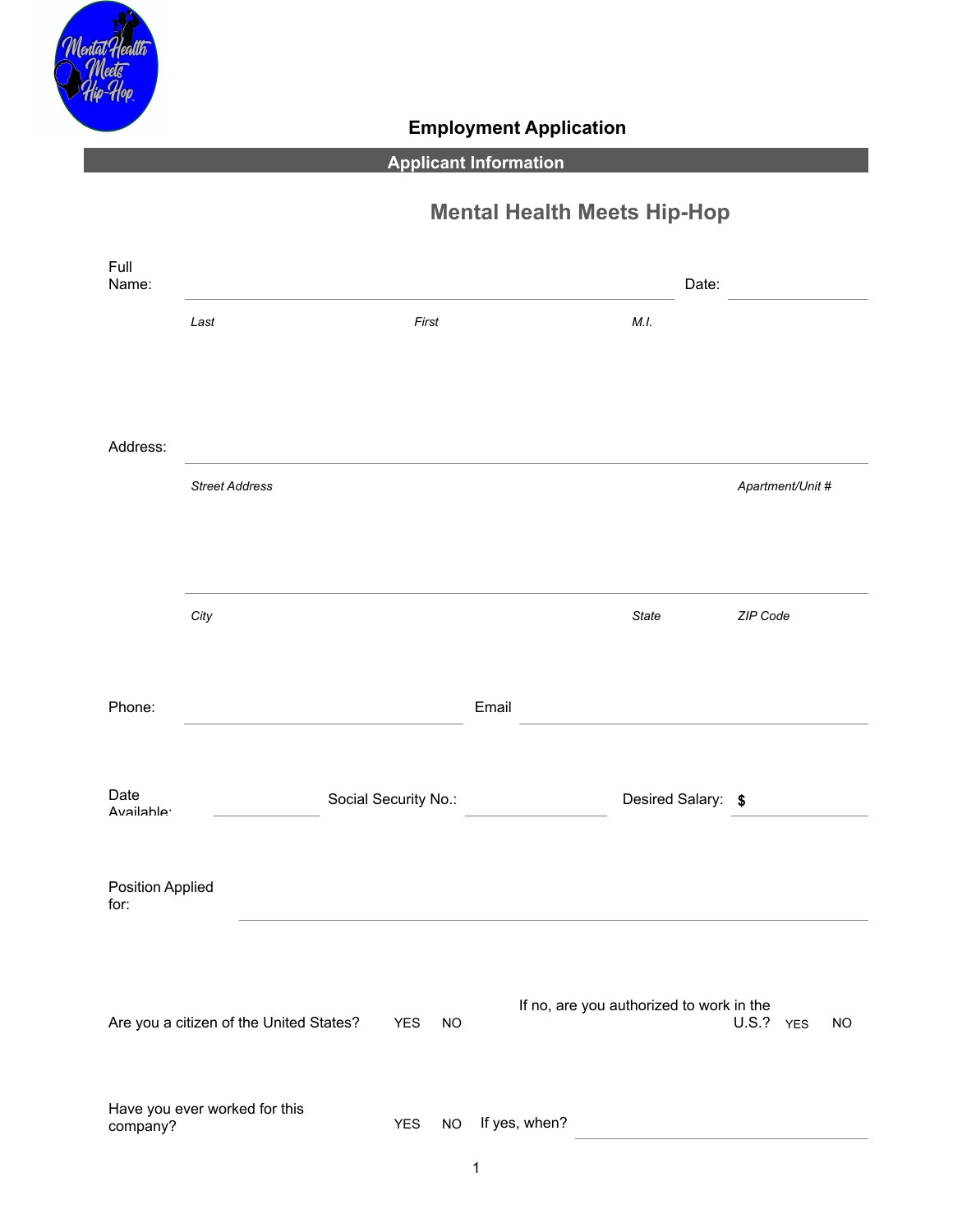Have you ever been convicted of a felony? YES NO

If yes, explain:

**Education** Address High School: : Did you Diploma From: To: graduate? YES NO : Address College: : Did you From: To: graduate? YES NO Degree: Address Other: : Did you From: To: graduate? YES NO Degree: **References**

*Please list three professional references with phone numbers.*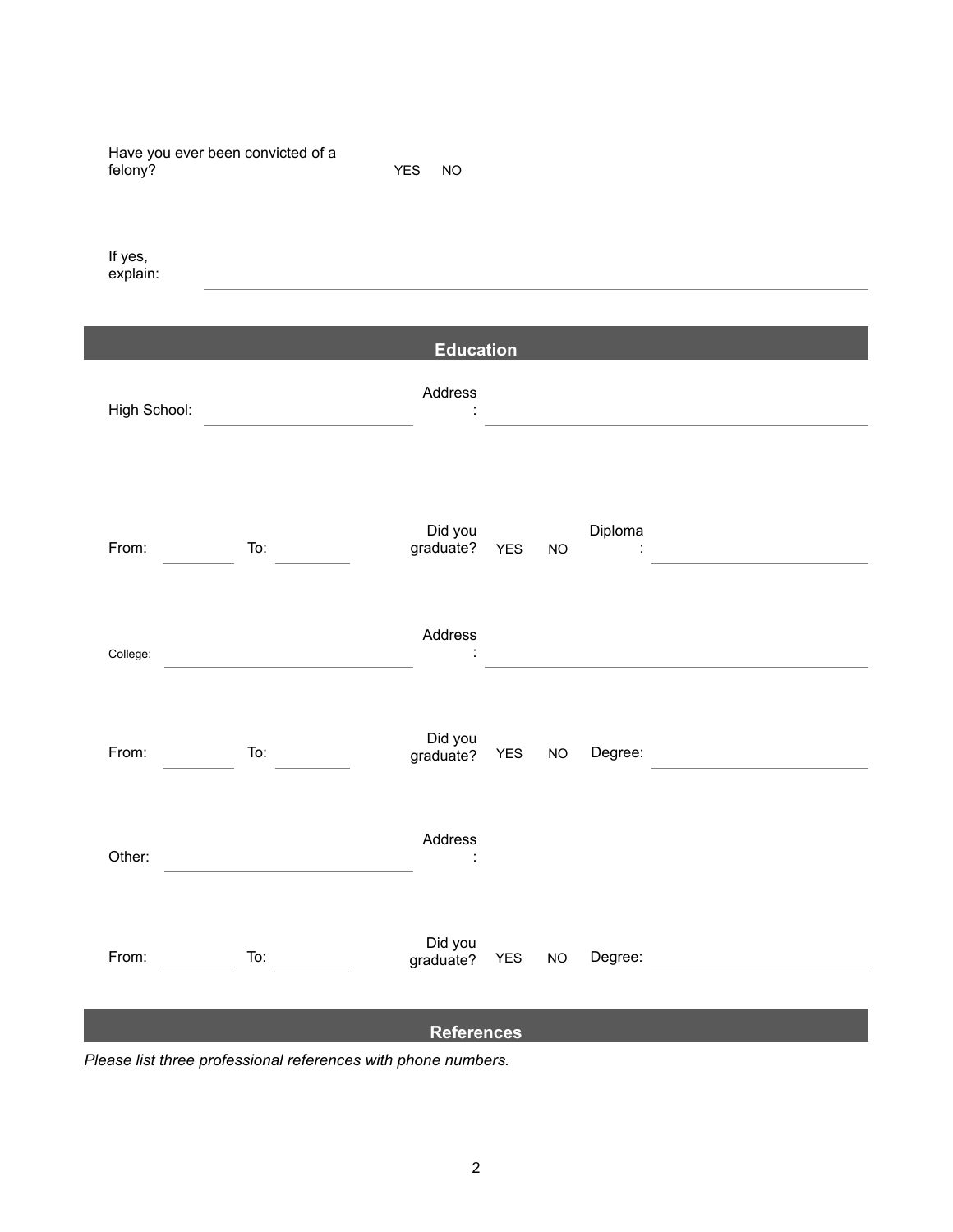### **Previous Employment**

| Company:                         |                                               |                         | Phone:            |
|----------------------------------|-----------------------------------------------|-------------------------|-------------------|
| Address:                         |                                               |                         | Supervisor:       |
|                                  |                                               |                         |                   |
|                                  |                                               |                         |                   |
|                                  |                                               |                         |                   |
| Job Title:                       |                                               | Starting Salary: \$     | Ending Salary: \$ |
|                                  |                                               |                         |                   |
| Responsibilitie<br>$\mathsf{S}.$ |                                               |                         |                   |
|                                  |                                               |                         |                   |
|                                  |                                               |                         |                   |
| From:                            | To:                                           | Reason for Leaving:     |                   |
|                                  |                                               |                         |                   |
| reference?                       | May we contact your previous supervisor for a | <b>YES</b><br><b>NO</b> |                   |
|                                  |                                               |                         |                   |
|                                  |                                               |                         |                   |
|                                  |                                               |                         |                   |
|                                  |                                               |                         |                   |
| Company:                         |                                               |                         | Phone:            |
| Address:                         |                                               |                         | Supervisor:       |
|                                  |                                               |                         |                   |
| Job Title:                       |                                               | Starting Salary: \$     | Ending Salary: \$ |
|                                  |                                               |                         |                   |
|                                  |                                               |                         |                   |
| Responsibilities:                |                                               |                         |                   |
|                                  |                                               |                         |                   |
|                                  |                                               |                         |                   |
| From:                            | To:                                           | Reason for Leaving:     |                   |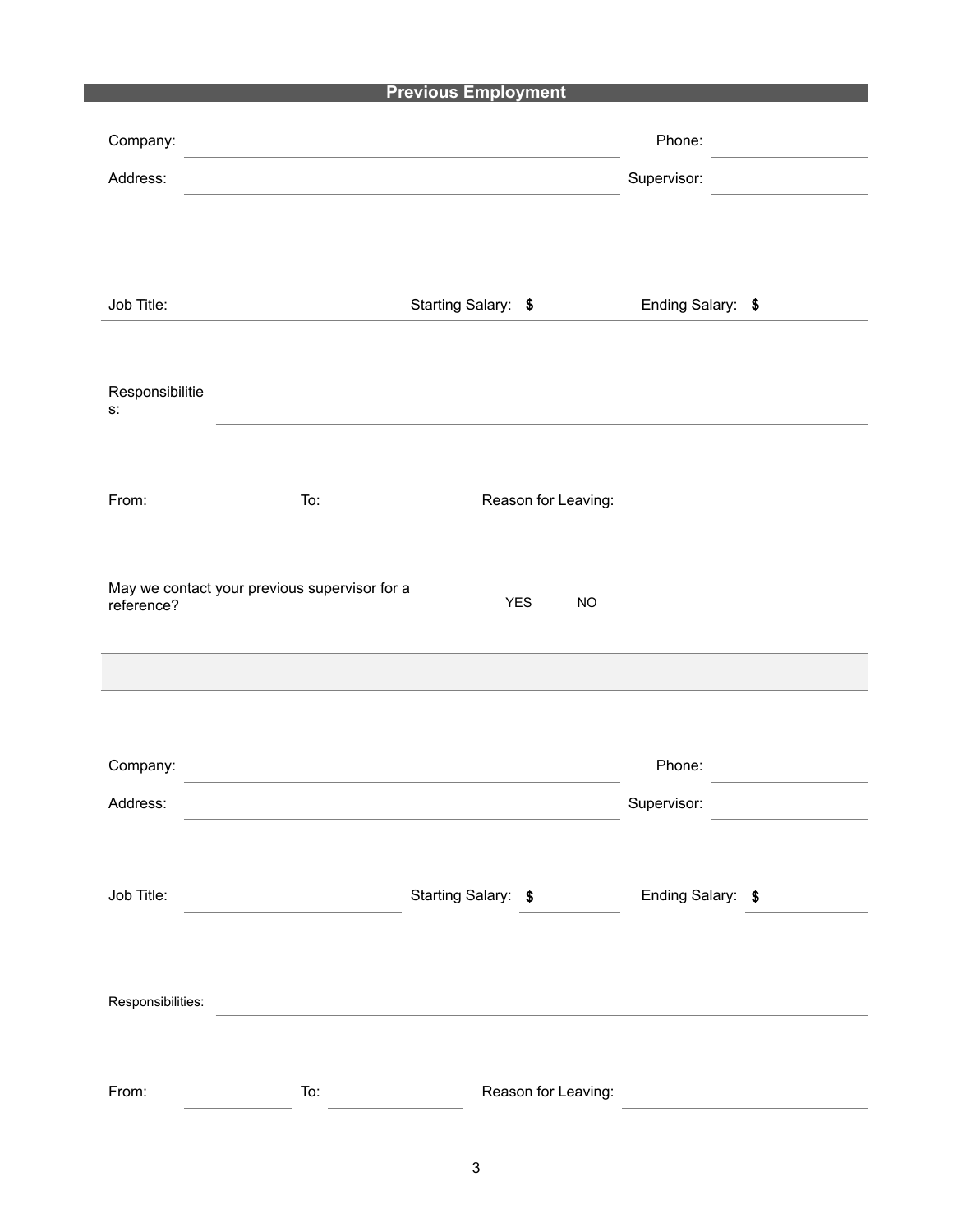| reference?                           | May we contact your previous supervisor for a                                                                         | <b>YES</b>              | <b>NO</b> |                   |
|--------------------------------------|-----------------------------------------------------------------------------------------------------------------------|-------------------------|-----------|-------------------|
|                                      |                                                                                                                       |                         |           |                   |
| Company:                             | <u> 1989 - Johann Barbara, martin amerikan basal dan berasal dalam basal dalam basal dalam basal dalam basal dala</u> |                         |           | Phone:            |
| Address:                             | <u> 1989 - Johann Barbara, martin amerikan personal (</u>                                                             |                         |           | Supervisor:       |
| Job Title:                           |                                                                                                                       | Starting Salary: \$     |           | Ending Salary: \$ |
| Responsibilitie<br>$S$ .             |                                                                                                                       |                         |           |                   |
| From:                                | To:                                                                                                                   | Reason for Leaving:     |           |                   |
| reference?                           | May we contact your previous supervisor for a                                                                         | <b>YES</b>              | <b>NO</b> |                   |
|                                      |                                                                                                                       | <b>Military Service</b> |           |                   |
| <b>Branch</b>                        |                                                                                                                       |                         | From:     | To:               |
| Rank at<br>Discharge:                |                                                                                                                       | Type of Discharge:      |           |                   |
| If other than honorable,<br>explain: |                                                                                                                       |                         |           |                   |